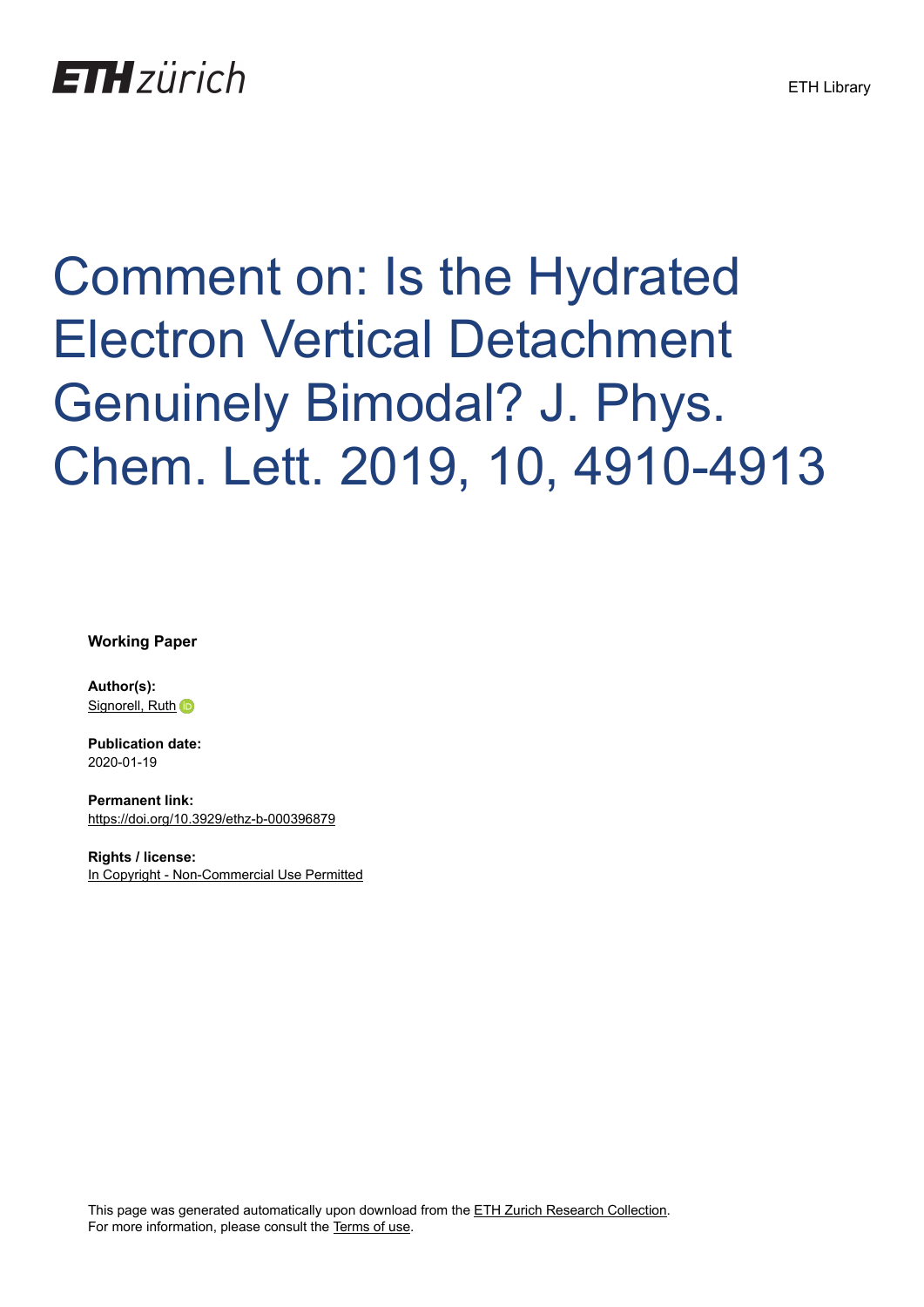## **Comment on "Is the Hydrated Electron Vertical Detachment Genuinely Bimodal?" J. Phys. Chem. Lett. 2019, 10, 4910-4913**

Ruth Signorell

*Department of Chemistry and Applied Biosciences, Laboratory of Physical Chemistry, ETH Zürich, Vladimir-Prelog-Weg 2, CH-8093, Zürich, Switzerland*

Email: rsignorell@ethz.ch

 In a recent article [1], David Bartels addresses the issue of the band shape of the genuine binding energy spectrum of the hydrated electron. He essentially claims that the genuine binding energy of the hydrated electron must be Gaussian in shape independent of the photon energy used for ionization (hv), contrary to what was found in ref. [2] for excitations energies in the UV (hv =  $3.6-$ 5.8 eV). Further, he alleges that the "bimodal distribution" found for the genuine binding energy in ref. [2] must have resulted from deficiencies in the scattering cross sections used in the scattering calculations. Bartels concludes that these deficiencies arise from an allegedly wrong value of  $V_0$ = -1.0eV for the escape barrier used in the original fitting procedure to determine the scattering cross section. In the following, we show that these claims are unfounded and based on partly incorrect assumptions.

 The reasoning why the genuine binding energy spectrum should be Gaussian in shape is provided by the author on p.4910, in the middle of the second column in ref. [1]:"If there are a large number of degrees of freedom coupled to the electron, then its ground-state energy and the genuine binding energy function should exhibit a Gaussian distribution by the central limit theorem of statistics". The central limit theorem states that given a sufficiently large set of identically distributed independent random variables, their averages will be distributed normally. This argument cannot be directly applied to the photoelectron spectrum of the hydrated electron. It would paint the picture of the hydrated electron as a structureless entity coupling randomly to a surrounding nearequilibrium bulk liquid. In reality, the hydrated electron consists of the electron itself and the cavity where it resides. From all we know, the vertically ionized state of the hydrated electron, i.e. the empty cavity, is far from any equilibrium structure of the liquid. This could easily give rise to a pronounced vibrational progression in the (genuine) binding energy spectrum of the hydrated electron, especially in the OH-stretch vibration of the water molecules coupling most strongly to it. The central limit theorem describes the inhomogeneous broadening of a transition within a certain limit, but not such homogeneous structures of a transition. Therefore, the central limit theorem cannot predict whether the genuine band shape for excitation in the UV is Gaussian or not.

 The recent work of Suzuki and coworkers [3, 4] shows experimentally that the genuine binding energy spectrum for excitations in the XUV (27.9 and 29.45 eV [3]) is indeed Gaussian. The genuine binding energy spectrum, however, depends on both the initial and the final state of the photoionization transition. Therefore, the observation of a Gaussian band shape for XUV excitation cannot predict the band shape for UV excitation. Note that the "retrieval method" in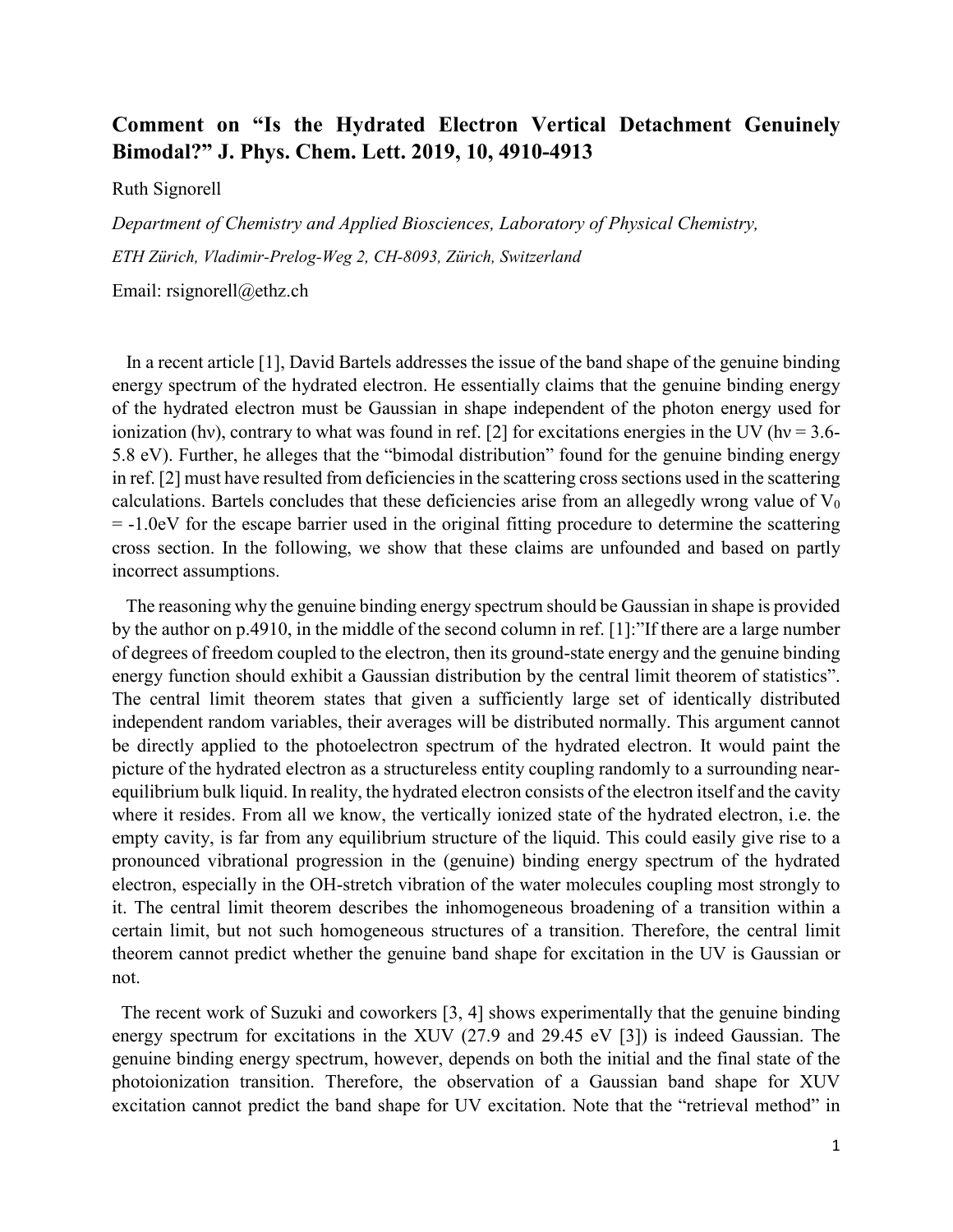refs. [3,4] does not allow to deduce the genuine band shape either. It just makes the ad-hoc assumption that the band shape is independent of the excitation energy. Thus, it is clear that for UV excitation there is so far no demonstration and no firm argument of a single Gaussian genuine band shape – contrary to ref. [1].

 On p.4910, second column, last paragraph in [1], it is stated: "The bimodal distribution is not apparent in the raw data shown in ref. [2] and only appears after the analysis with low-energy scattering cross sections from ref. [5]." This mere claim remains unsubstantiated in ref. [1] and is in fact incorrect (see below and Fig. 1). Correct is that the asymmetric ("bimodal") genuine band shape we obtained in [2] directly reflects the asymmetric and unexpectedly broad band shapes of the experimental ("raw") data obtained at the higher UV photon energies (see e.g. Figs. 2 and 3 in [2]), and does not "only appear after the analysis with low-energy scattering cross sections from ref. [2]". The asymmetric and broad band shape of the experimental spectra at the higher energies are not consistent with a single Gaussian genuine binding energy (Fig. 1). The "bimodal" genuine band shape represents the properties of the experimental spectra and is not an artifact of deficient scattering cross sections as ref. [1] would have it.

 The statement on p.4911, left column, before the last paragraph in [1]: "It is clear that the value of  $V_0 = -1.0$ eV used in the fitting of Luckhaus et al. is inconsistent with their own data." is wrong. It is based on the assumption that  $V_0$  should be given by the difference between the photoconductivity threshold and the onset (threshold) of the binding energy spectrum. This is physically not correct because the electron escape occurs on a timescale much faster that the relaxation times in liquid water. That means that it occurs in the sudden limit and not in the adiabatic limit. Therefore, the only physically plausible estimate of  $V_0$  must refer to the vertical and not the threshold binding energy. It is thus clear that Michaud et al. [6] based their estimate of  $V_0 = -1.0$ eV on a physically sound argument. There is no inconsistency between this estimate and the genuine binding energy spectrum we derive in [2].

In the last paragraph on p.4911, left column in [1], the author tries to backup his claim of inconsistency with the value of  $V_0$  "between 0 and -0.12eV" derived by Coe et al. [7]. It has already been shown in the literature (e.g. refs. [8, 9]) that the result of Coe et al. to have determined a lower limit for  $V_0 = -0.12$ eV is not correct. As explained in those two references, the derivation by Coe et al. contained a sign error in the reorganization energy of water. With the correct sign of the reorganization energy, the only conclusion Coe et al. can draw from their data is that  $V_0 \ge -1.72$ eV. This result is obviously perfectly consistent with the estimate by Michaud et al. [6], which we adopted in our work [2]. Contrary to what the author of ref. [1] states in the last paragraph on p.4911 left column and continued in the right column, the correct lower bound of  $V_0 = -1.72$ eV is fully consistent with the value we used ( $V_0 = -1.0$ eV) for the determination of the scattering cross sections [2, 5].

 In the last paragraph of ref. [1] the author suggests that we should refit our scattering cross sections "with a more realistic choice of  $V_0$ " (i. e. with  $V_0 \sim -0.1$ eV), and predicts that the refitted cross sections would result in a genuine binding energy spectrum with Gaussian shape. Fig. 1 illustrates that this is not the case. A single Gaussian genuine spectrum with cross sections refitted for  $V_0$  = -0.1 eV (red line) does not reproduce the experimental spectrum (black line). It is precisely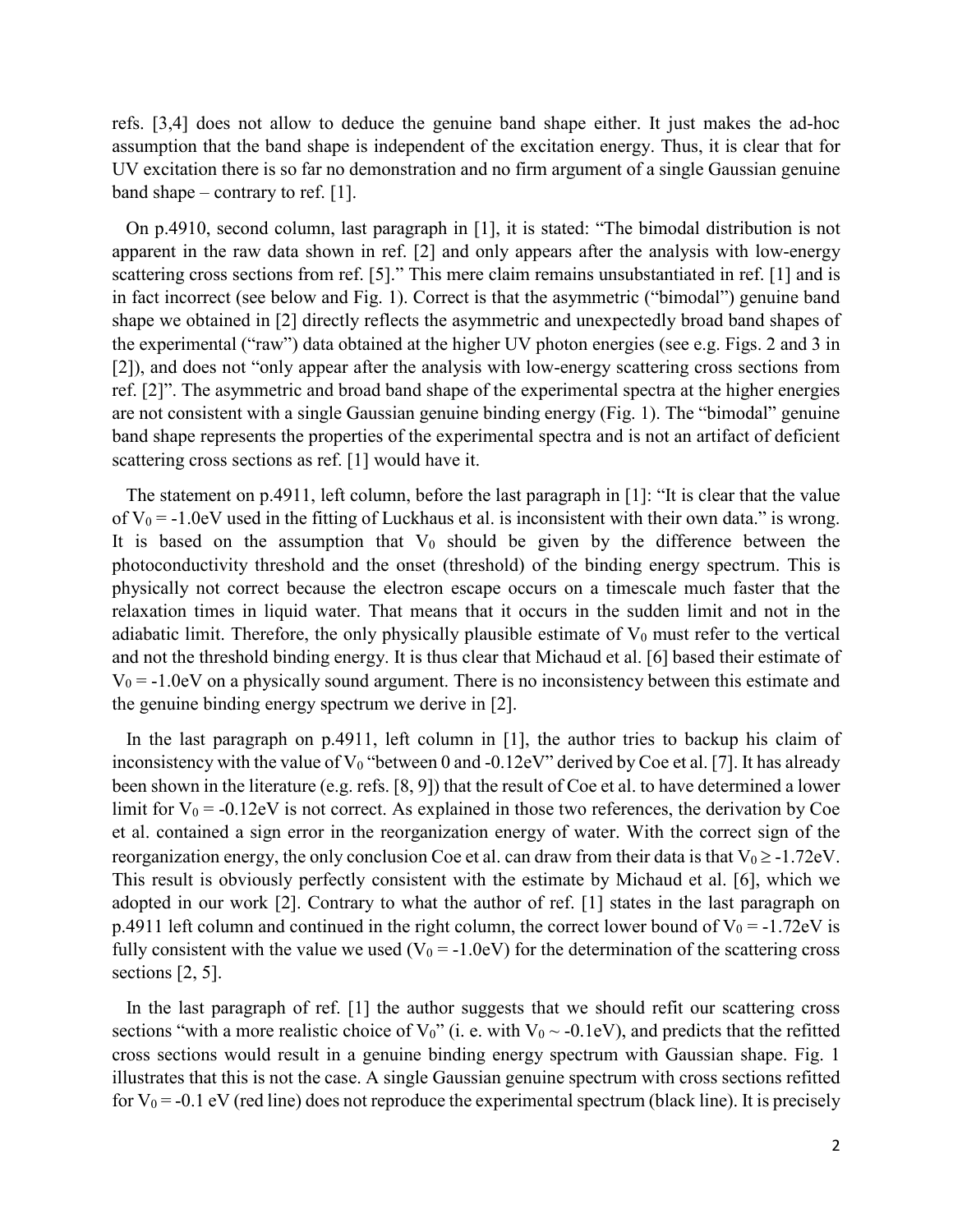the signal observed at high electron binding energies (eBE) that a single Gaussian fails to reproduce. Virtually the same results are obtain with  $V_0 = -1.0$  eV and only a single Gaussian (blue line). Therefore, the prediction in the last sentence in the conclusion of ref. [1] on p.4911: "When these refitted cross sections are eventually applied to the experiments in 1, we predict that a genuine  $eBE(g)$  function will emerge that is very nearly Gaussian..." is not correct either.



**Fig. 1:** Black line: Experimental binding energy spectrum of the solvated electron in liquid water recorded at a photon energy hv = 5.8 eV [2]. Red line: Binding energy spectrum calculated with cross sections refitted for an escape barrier  $V_0 = -0.1$  eV and a single Gaussian genuine band shape. Blue line: Binding energy spectrum calculated with the original cross sections and escape barrier of  $V_0 = -1.0$  eV, and a single Gaussian genuine band shape.

 In summary, the asymmetric ("bimodal") genuine band shape in the UV we determined in ref. [2] is not an artefact of the scattering cross sections based on current knowledge. Currently, there is no firm evidence for the genuine binding energy spectrum of the hydrated electron to be Gaussian in shape or to be independent of the photon energy used for excitation as assumed in ref. [1]. There are two more possible explanations for the observed asymmetric ("bimodal") genuine band shape for UV excitation to be clarified in the future: (i) Either the genuine band shape in the UV is indeed bimodal and thus different from that in the XUV [3], or (ii) there are measurement artefacts in the experimental UV spectra used in in ref. [2] that cause the bimodal genuine distribution. Currently there is not sufficient evidence to decide whether (i) or (ii) or both are true. Note that new measurements in the UV would require photon energies clearly above 4.6eV to be able to probe a possible bimodal component in the genuine spectrum. We agree with the author of ref. [1] that the genuine band shape of the hydrated electron in the UV is an exciting scientific question to be clarified in the future.